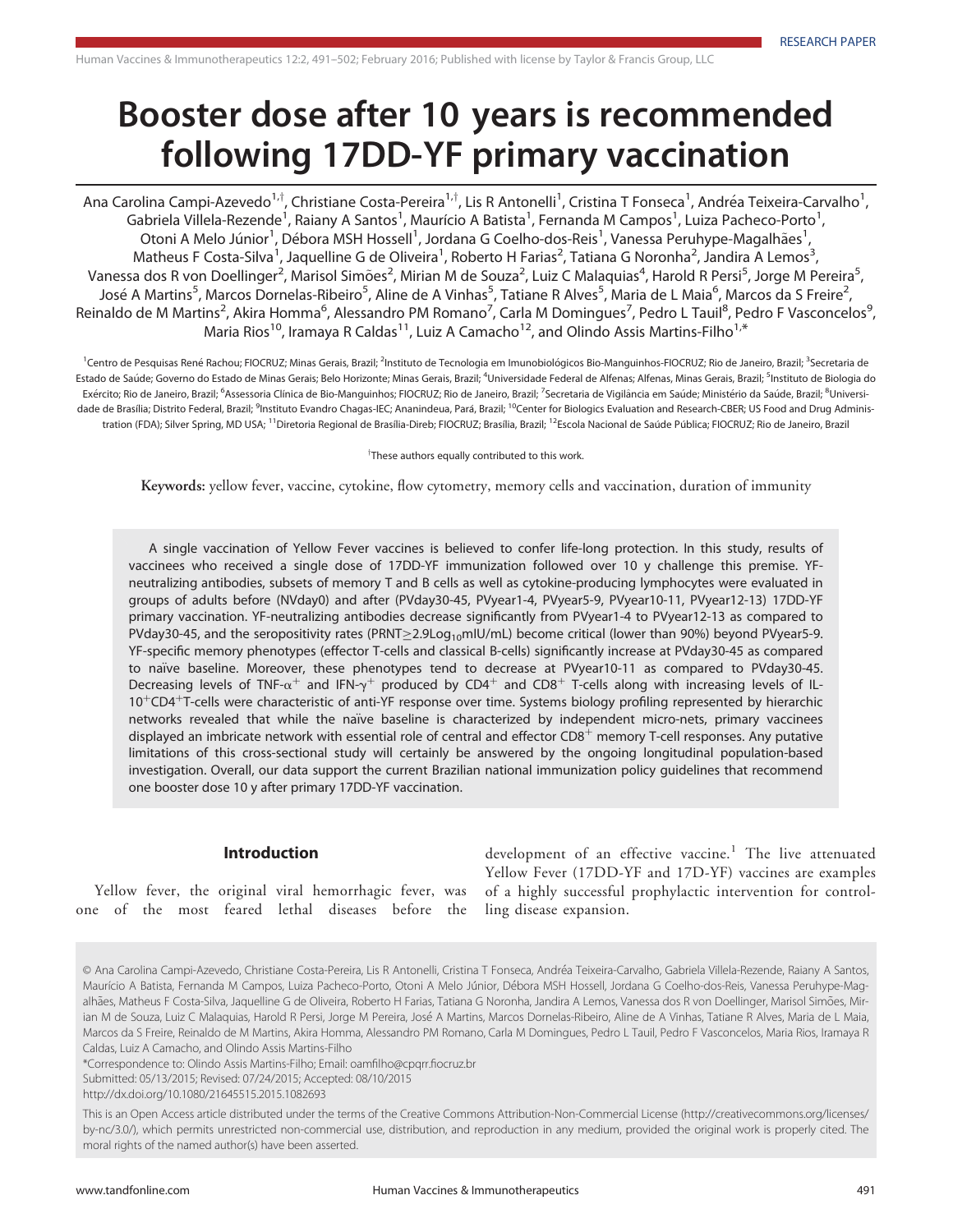

Figure 1. Flowchart illustrating the study population and experimental design. The study was based on two branches: The humoral (A) and cellular (B) immunology analysis. The eligible population comprises 171 adults. Blood collections (without anticoagulant for humoral analysis and in heparinized tubes for cellular immunology assessment) were performed prior vaccination (NVday0 (n=39) and at different timepoints after primary vaccination: PVday30-45 (n=39); PVyear1-4 (n=36); PVyear5-9 (n=12); PVyear10-11 (n=45) and PVyear12-13 (n=39).

For the 17D-YF vaccine, a single vaccination was proposed as protective and viral neutralizing antibodies could be detected up to 30 y post-vaccination in doses pre-established by World Health Organization.<sup>2</sup> A single immunization with YF vaccines induced a strong immune response driven by several cytokines and chemokines such as IFN- $\gamma$ , TNF- $\alpha$ , IL-2 and MIP-1 $\beta$ .<sup>2,3</sup><br>Viral-peutralizing aptibody titers have been used to define immu-Viral-neutralizing antibody titers have been used to define immunogenicity and protection; however the establishment of a memory  $CD8<sup>+</sup>$  T-cell response was shown to be paramount for the duration of immunity.<sup>3</sup>

In fact, recent studies have shown controversy in regards to the duration of immunity of a single-dose 17DD-YF immunization.<sup>3-5</sup> Several studies usually define and characterize the duration of immunity taking into account development of the viral-neutralizing antibodies measured by the Plaque Reduction Neutralization Test (PRNT), disregarding the importance of the cellular responses in the maintenance of specific immunity.<sup>3-9</sup> A broad and polyfunctional human memory  $CDS<sup>+</sup>$  T-cell response was measured in primary vaccinees supporting the finding that a single shot of 17D-YF vaccine is protective against Yellow Fever.<sup>2-9</sup> It is well described, however, that continuous antigen exposure is necessary for the generation of a strong memory response, which gives rise to a controversial discussion on whether one single immunization with 17DD-YF vaccine is sufficient for the life-long protection.4,5,10 It is clear that a better understanding of the several immunological correlates of protection among cellular responses upon YF vaccination is needed in order to provide insight into the mechanisms that lead to successful and long-lasting immunization, which are yet to be fully described. In addition, it is not clear when re-exposure to antigen by re-vaccination would be critical for the development of efficient memory subsets in the context of the 17DD-YF vaccination. Previous recent study has reported decreased seropositivity in 17DD-YF vaccinated subjects after PVyear5-9,

which may indicate failure in primary immunization, or waning of protective immunity to levels below the protection threshold after 5 to 10 y after vaccination. $4$ 

Considering the above, the present study aimed at evaluating several subsets of memory T cells and their timeline in 17DD-YF primary vaccinated adults. The current results demonstrate a descendent trend of several memory subsets over time among 17DD-YF vaccinees, which highly advises for a booster dose 10 y after primary 17DD-YF vaccination.

## Results

# Humoral immunogenicity kinetics upon 17DD-YF primary vaccination: Decreased PRNT titers after 10 y of immunization

Figure 2 shows the kinetics of neutralizing antibody in 17DD-YF vaccinated adults over 10 y. Six time-points referred as NVday0; PVday30-45; PVyear1-4; PVyear5-9; PVyear10-11 and PVyear12-13 were evaluated. The median PRNT titers decrease progressively along time from the highest at PVday30-45  $(4.1 \text{Log}_{10} \text{mIU/mL})$  to the lowest at PVyear10-11 and PVyear12-13  $(3.3Log_{10}mIU/mL)$ (Fig. 2A).

Despite the significant decrease on the median PRNT titers observed at PVyear1-4 (3.5Log<sub>10</sub>mIU/mL) as compared to the reference time-point (PVday30-45 =  $4.1$ Log<sub>10</sub>mIU/mL), the seropositivity rate (PRNT  $\geq$  2.9Log<sub>10</sub>mIU/mL) significantly decreased from 95% observed at PVday30-45 to 82% and 71% at PVyear5-9 and PVyear10-11, respectively. Surprisingly, the seropositivity rate increases from 71% at PVyear10-11 to 85% at PVyear12-13 with an evident cluster of vaccinees presenting high PRNT titers  $(\geq 4.0$ Log<sub>10</sub>mIU/mL), which resembles the ones observed at PVday30-45 (Fig. 2A, B). A negative correlation found between PRNT titers and time-points after 17DD-YF primary vaccination reinforce the progressive reduction of PRNT titers along time of vaccination (Fig. 2C).

# Fragility of effector memory T-cells and classical memory B-cells after 10 y of vaccination

Figure 3 shows the cellular immunology components in 17DD-YF vaccinated adults up to 13 y of immunization. Six groups were referred by their time after primary vaccination and classified as NVday0; PVday30-45; PVyear1-4; PVyear5- 9; PVyear10-11 and PVyear12-13. Distinct gating strategies were applied to determine a range of T and B-cell memory phenotypic/functional subsets (Fig. 3A, B, respectively). The phenotypic features including, T-cell subsets (naïve, early effector, central memory and effector memory) and B-cell subsets (naïve, classical memory and nonclassical memory)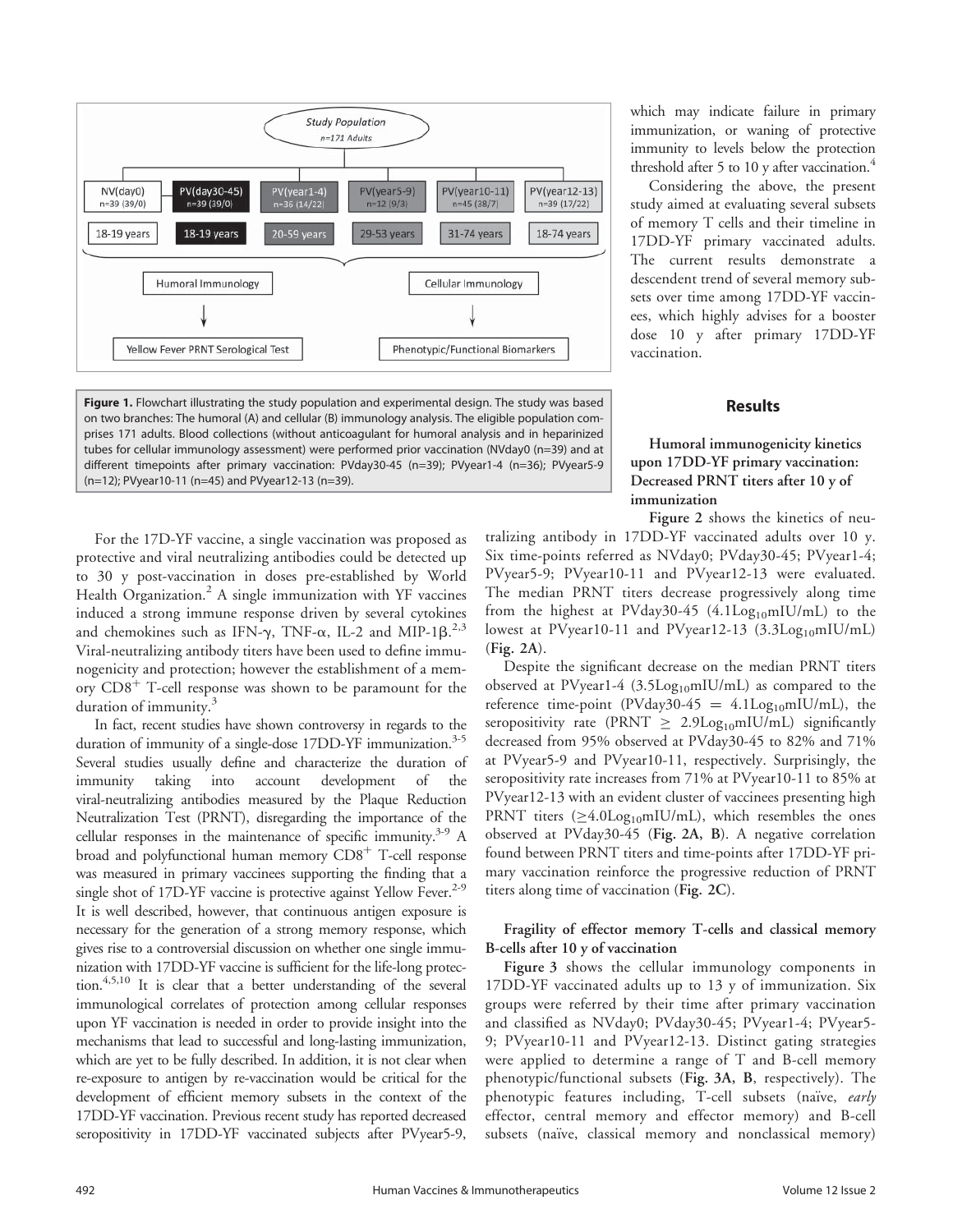were expressed as YF-culture/ control culture indexes as described in methods. The phenotypic features were evaluated initially in paired-wise fashion. For this approach, samples from PVday30-45 were paired to their respective baseline (NVday0) and then compared accordingly with significant differences highlighted by \*. Subsequently, a comparative analysis was performed by comparing each group with the reference group (PVday30-45).

The YF-specific memory phenotypes - effector memory  $CD4^+$  and  $CD8^+$ T-cells along with classical memory B-cells significantly increased at PVday30-45 as compared to NVday0 baseline (Fig. 3C). The early effector memory  $CD4^+$  and  $CD8^+$  T-cells as well as the classical memory Bcells (Fig. 3C, D, respectively) are decreased in PVyear10-11 indicating the fragility of effective T and B cell recall after 10 y of immunization.

# The balance between proinflammatory versus regulatory response shifts along time

Figure 4 displays the results of intracytoplasmic cytokine analysis of  $CD4^+$ ,  $CD8^+$  and B cells after *in vitro* YF-specific<br>stimulation. Significant stimulation. increases in intracytoplasmic TNF- $\alpha$  and IFN- $\gamma$  in CD4<sup>+</sup>



Figure 2. Immunogenicity following 17DD-YF primary vaccination. (A) Anti-YF neutralizing antibody titers were measured by PRNT carried out before NVday0 ( $n=39$ ) and at different time-points after primary vaccination: PVday30-45 (n = 39); PVyear1-4 (n = 36); PVyear5-9 (n = 12); PVyear10-11 (n = 45) and PVyear12-13 (n = 39). PRNT antibody titers are expressed in  $log_{10}$  mIU/mL. (B) Seropositivity rates were determined by the PRNT value of 2.9  $log_{10}$  mIU/mL as the cut-off point to segregate seropositive from seronegative samples and data analysis performed by multivariate logistic regression analysis modeled as a function of the time (in months) elapsed since vaccination as categories. (C) Correlation analysis of Anti-YF neutralizing antibody titers after primary vaccination at different time-points using linear regression fit curve. Spearman's correlation r index and p values are displayed in the lower corner of the graph. Significant differences at  $p < 0.05$  as compared to NVday0 time-point are displayed as "a" and differences as compared to PVday30-45 are displayed as "b".

and  $CD8<sup>+</sup>$  T-cells besides higher levels of IL-10<sup>+</sup>CD4<sup>+</sup>T-cells were observed along time (Fig. 4C). Increased IL-5 production was also observed in  $CD4^+$  T-cells and B-cells as early as PVday30-45 (Fig. 4C, D, respectively). A decrease of YF-specific T and B-cell responses with reduced TNF- $\alpha^+$  and IL-5<sup>+</sup> CD4<sup>+</sup> T-cells and B-cells and increased IL- $10^+$  CD4<sup>+</sup> T-cells and Bcells were important changes observed in PVyear10-11. Moreover, decreased levels of TNF- $\alpha$  -producing CD8<sup>+</sup> T-cells and increased of IFN- $\gamma^+$  CD8<sup>+</sup>T-cells were observed in PVyear12-13 (Fig. 4C).

Figure 5 shows the representation of the immunological subsets tested at each time point, plotted in radar graphs. Memory

features were plotted on the left half, while the cytokine-producing B and T-cells were plotted at the right half of each graph. The inner circle represents the  $50<sup>th</sup>$  percentile, which was taken as threshold to define higher (\*) and lower production. Before primary vaccination, the radar graph displays a small area, almost contained within the  $50<sup>th</sup>$  percentile line, except by naïve, early effector and central memory phenotypes accompanied by IL- $10^{+}$ -secreting T-cells. There is a clear expansion of the area composed of both memory and cytokine-producing B and T-cells after vaccination and a discrete area expansion from PVday30-45 to PVyear5-9 (Fig. 5). Pro-inflammatory cytokine-producing T and B-cells exceed the threshold along with effector memory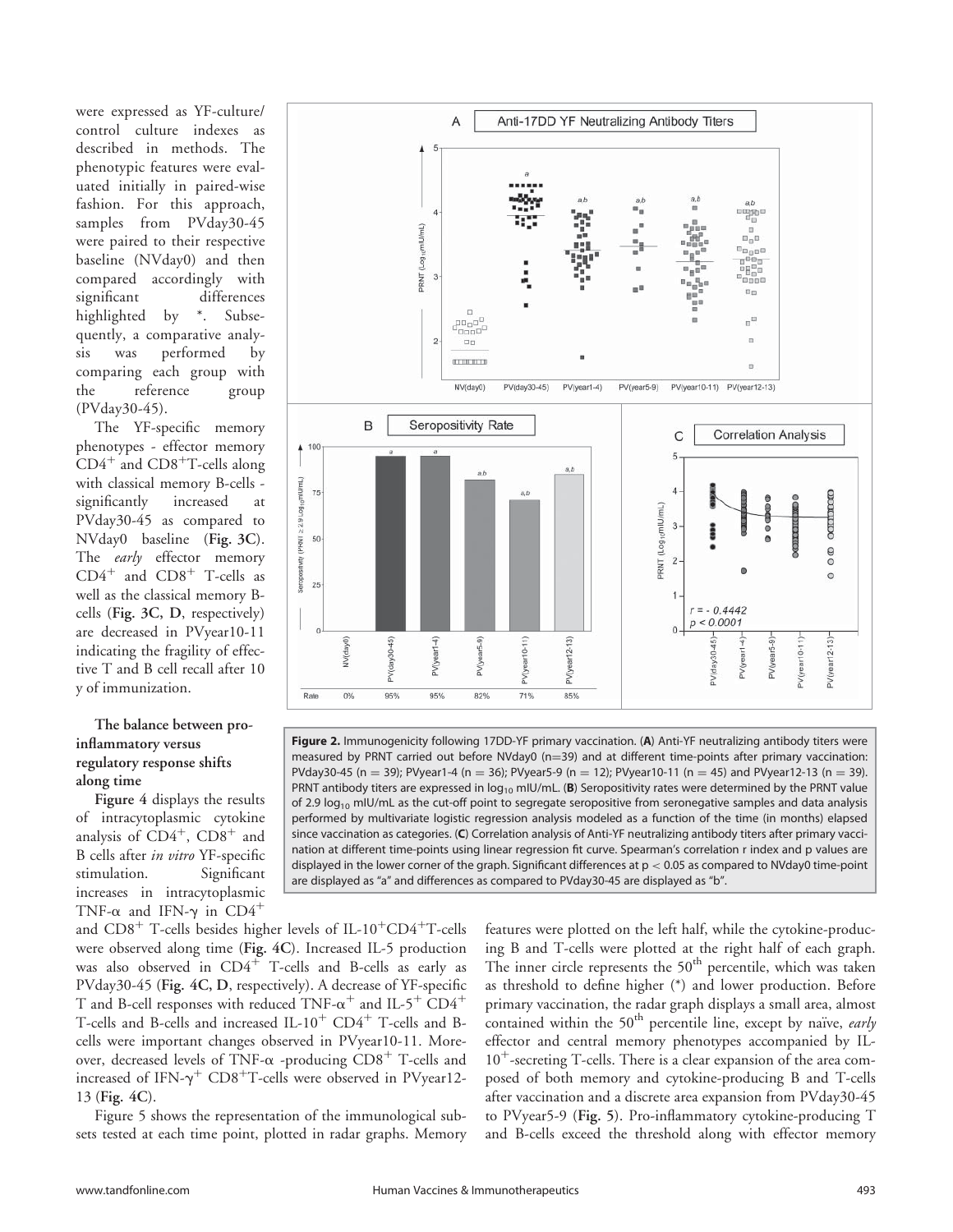

Figure 3. Timeline of memory phenotypic features following 17DD-YF primary vaccination. (A) Flow cytometric dot plots representing the memory T-cell phenotypes and (B) memory B-cell phenotypes. (C) memory T-cell phenotypes such as naïve, early effector, central and effector memory T-cells as well as (D) B-cell phenotypes such as naïve, nonclassical and classical memory are represented by YF-Culture/Control culture index plotted as bar graphs for healthy adults prior vaccination NVday0 (n=39) and at different time-points after primary vaccination: PVday30-45 (n = 39); PVyear1-4 (n = 36); PVyear5-9 (n = 12); PVyear10-11 (n = 45) and PVyear12-13 (n = 39). Significant differences at  $p < 0.05$  as compared to NVday0 time-point are displayed as "\*" and differences as compared to PVday30-45 time-point are displayed as connecting lines.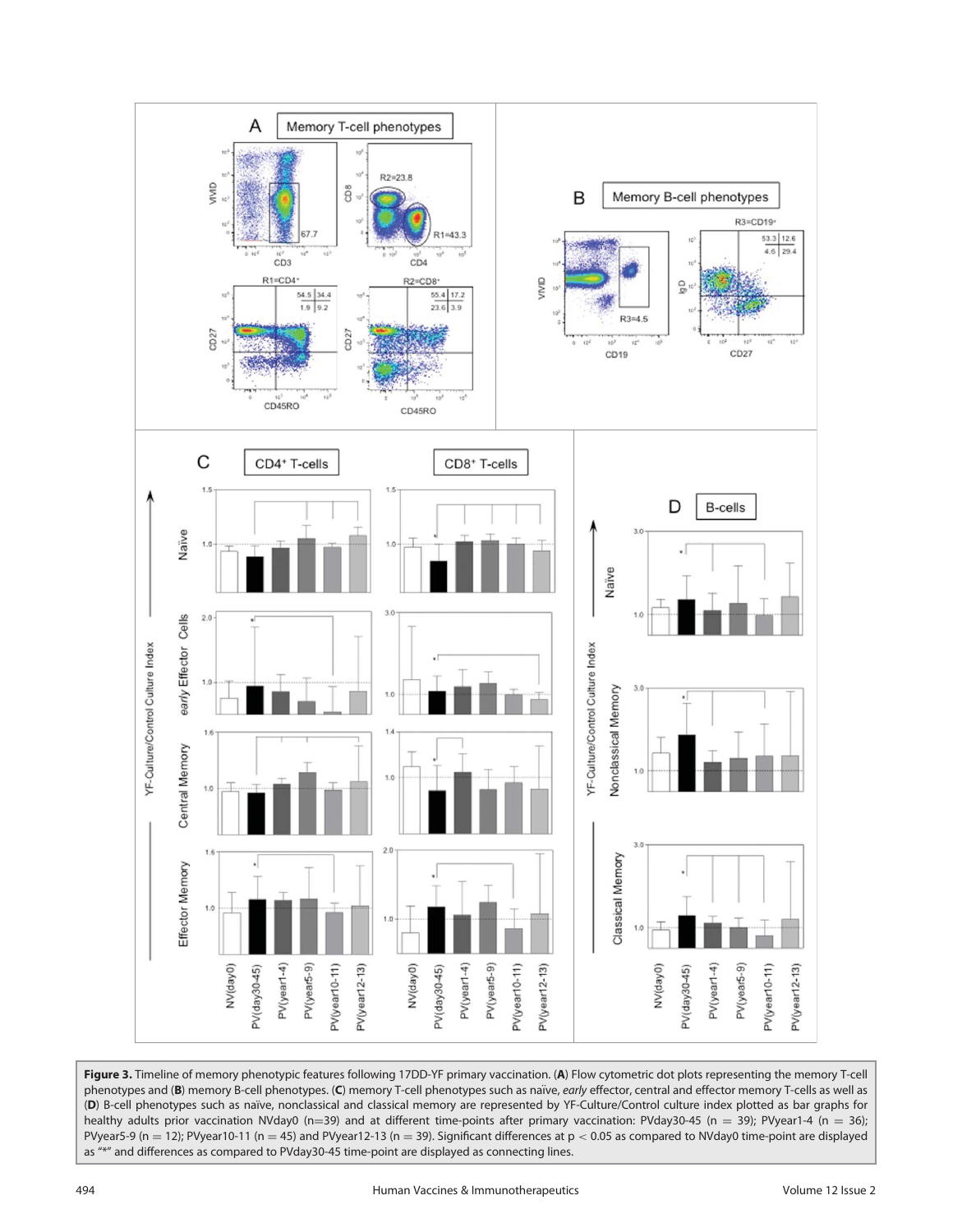

Figure 4. For figure legend, see next page.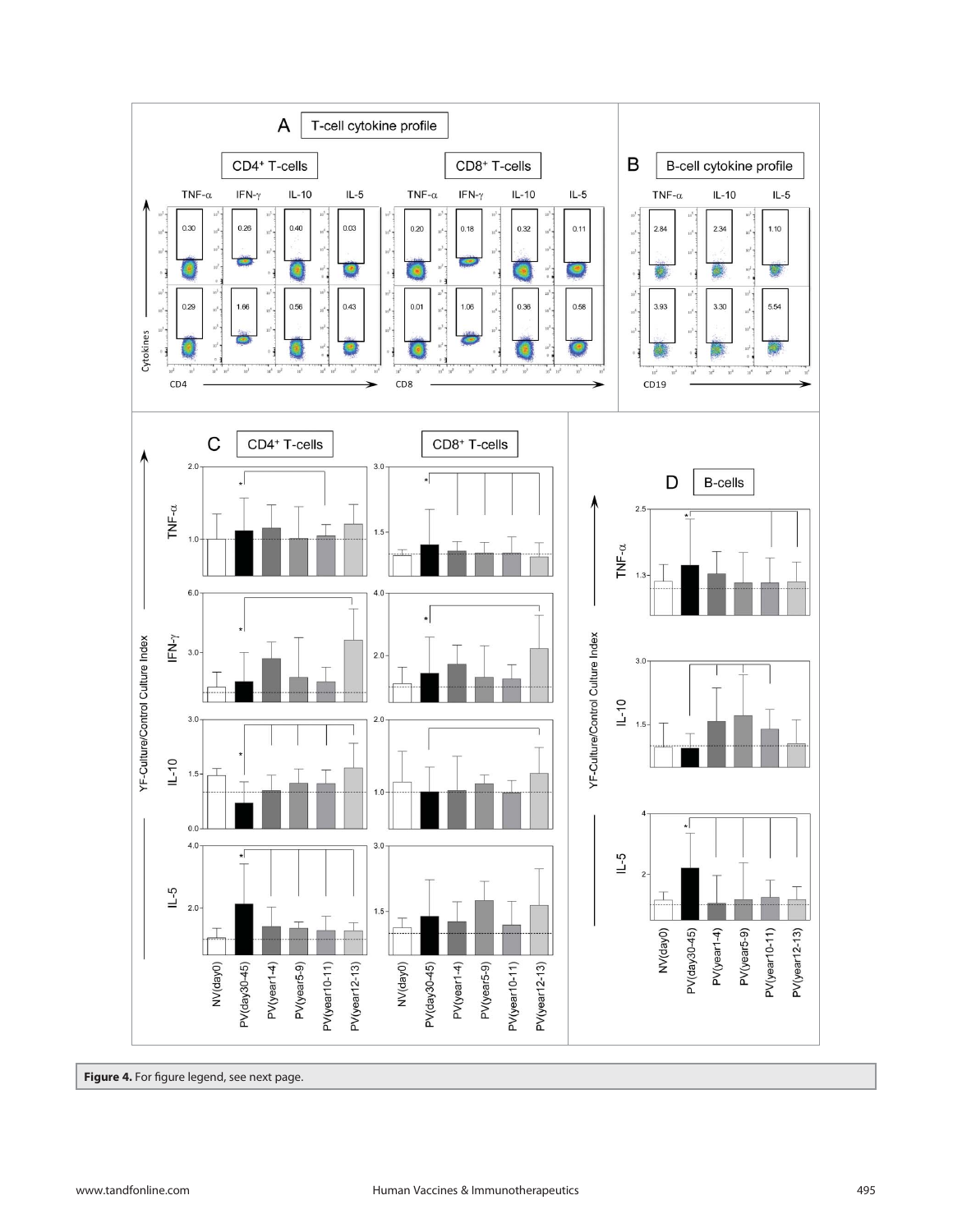

Figure 5. Phenotypic and functional memory analysis following 17DD-YF primary vaccination along time. Radar graphs represent the frequency of high producers of memory and functional phenotypic subsets relevant to assessing the immune response before and different times following primary vaccination. Memory phenotypic features were plotted on the left half, while the functional cytokine-producing T and B-cells were plotted at the right half of each radar graph. The inner circle represents the 50<sup>th</sup> percentile for each parameter, which was taken as threshold to define relevant frequency of subjects with higher levels of a given biomarker (\*). Circles in gray, black and white refer to CD4<sup>+</sup>, CD8<sup>+</sup> T-cells and B-cells, respectively. N – naïve, eEF – early effector, CM – Central Memory and EM – Effector Memory.

T-cells and non-classical and classical B-cells in PVyear5-9. Singularly, IL-10 $^+$  B-cells are over-passing substantially the 50 $^{\rm th}$  percentile line, however the same is not observed for other IL-10 producing subsets. At PVyear10-11, the radar area reduces considerably, assuming similar profile observed in NVday0. Sudden expansion was observed later in PVyear12-13, with increase in the pro-inflammatory/regulatory cytokine-producing T-cells along with naïve and central memory T-cells and naïve and classical B-cells (Fig. 5).

## Systems biology analysis – From micro- to macro-systems

To model the complex interactions between the biomarkers evaluated in the study, networks were assembled by assessing the

association between the cytokines profile from distinct cell subset and the memory phenotypes at each time-point (Fig. 6). The biomarker network observed in NVday0 was characterized by micro-nets formed with very few biomarkers. Following, PVday30-45 displayed abundantly rearranged biomarker network with several strong correlations among nodes. Interestingly, some negative correlations start to emerge in PVyear1-4, especially among memory phenotypes. Negative correlations between memory phenotypes and cytokine-producing T and B cells were noticed in a restricted selection of biomarkers participates in PVyear5-9. Several negative correlations emerge and are predominant in PVyear10-11 upsurge of subnets. An abundant and strongly connected macro-net is formed in PVyear12-13, which

Figure 4 (See previous page). Analysis of the functional B and T-cell profile following 17DD-YF primary vaccination over time. (A) Flow cytometric dot plots displaying the strategic gating of TNF- $\alpha^+$ , IFN- $\gamma^+$ , IL-10<sup>+</sup> and IL-5<sup>+</sup>-secreting CD4<sup>+</sup> and CD8<sup>+</sup> T-cell subsets and (**B**) TNF- $\alpha^+$ , IL-10<sup>+</sup> and IL-5<sup>+</sup>-secreting CD19<sup>+</sup>B-cells. (C) Bar graphs representing variation of TNF- $\alpha$ , IFN- $\gamma$ , IL-10 and IL-5 production within CD4<sup>+</sup> and CD8<sup>+</sup> T-cell subsets and (D) production of TNF- $\alpha$ , IL-10 and IL-5 within B-cells, which were displayed as YF-Culture/Control culture index for healthy adults prior vaccination NVday0 (n=39) and at different time-points after primary vaccination: PVday30-45 (n = 39); PVyear1-4 (n = 36); PVyear5-9 (n = 12); PVyear10-11 (n = 45) and PVyear12-13 (n = 39). Significant differences at  $p < 0.05$  as compared to NVday0 time-point are displayed as "\*" and differences as compared to PVday30-45 timepoint are displayed as connecting lines.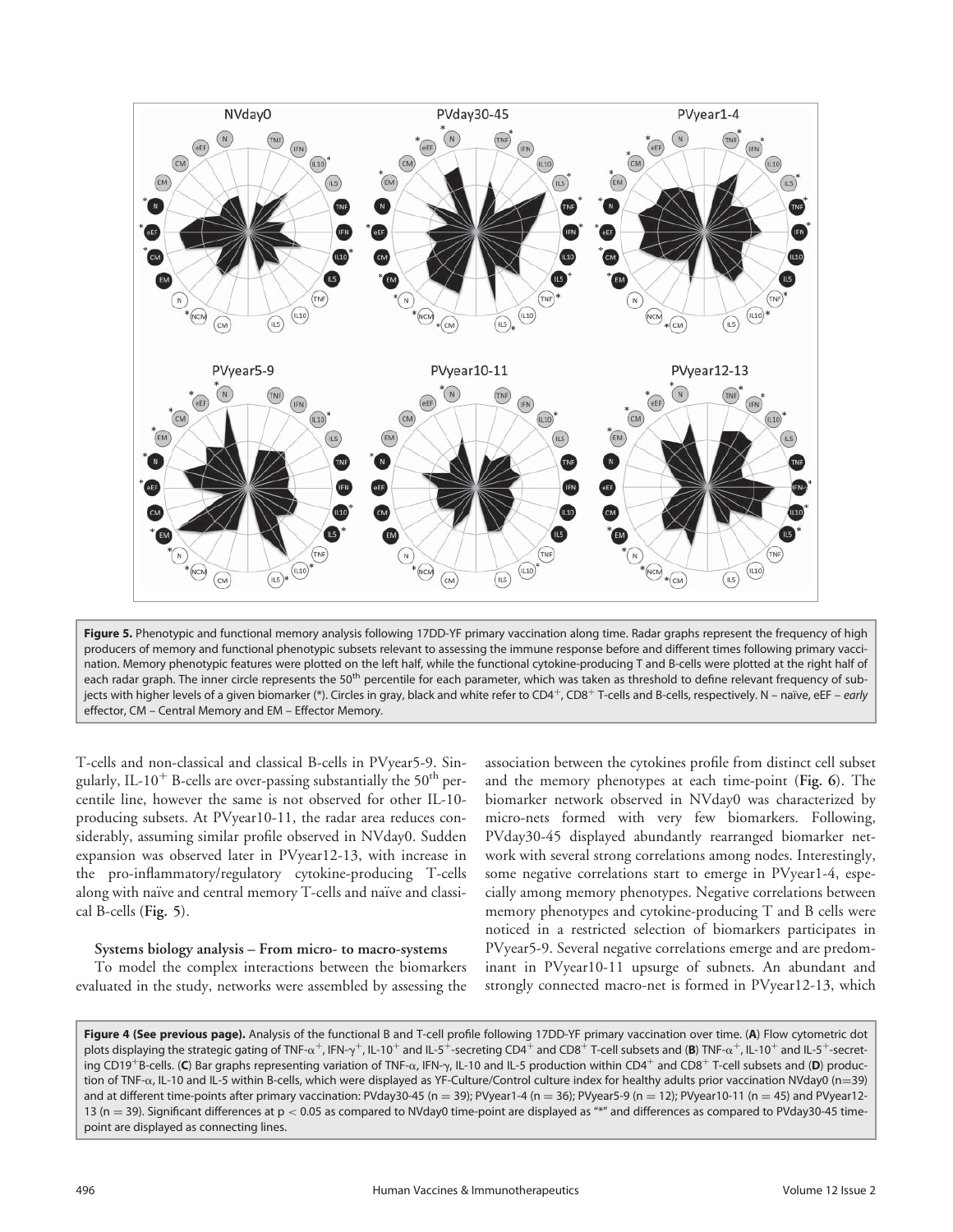

Figure 6. Systems biology analysis of 17DD-YF primary vaccination over time. Networks were assembled by assessing the association memory and functional phenotypic subsets relevant to assessing the immune response after 17DD-YF primary vaccination at each time-point. Only significant positive and negative correlations ( $p < 0.05$ ) are displayed. Continuous lines represent direct or positive correlations, whereas dotted lines represent inverse or negative correlations defined by spearman's correlation r index, as described in material and methods. The correlation index (r) defined the strength of association as moderate when 0.36 > r < 0.67 (thin lines) or strong if r > 0.68 (thick lines). Circles in gray, black and white refer to CD4<sup>+</sup>, CD8<sup>+</sup> T-cells and B-cells, respectively. N – naïve, eEF – early effector, CM – Central Memory and EM – Effector Memory.

is composed of several connections between memory phenotypes and pro-inflammatory/regulatory cytokine-secreting cells (Fig. 6).

*Early* effector  $CD8<sup>+</sup>$  T cells represent a satellite peripheral cell compartment with a negative and weak correlation with classical memory B cells. The satellite early effector CD8<sup>+</sup> T cell node displays different associations throughout time with specific and stronger associations with naïve B cells (PVyear1-4), with central memory B cells (PVyear5-9) and with IL-10<sup>+</sup>CD4<sup>+</sup>T cells (PVyear10-11) (Fig. 6).

A preserved interaction among IL-10<sup>+</sup>B/IL-10<sup>+</sup>CD4<sup>+</sup>T/IL- $10^{+}CD8^{+}T$  nodes (triple IL-10 node) is seen from PVday30-45 until PVyear12-13, except in PVyear5-9. TNF-a-producing cells seem to be key players within the net, connecting important associations between memory phenotypes and the triple IL-10 node. TNF- $\alpha$ -producing CD8<sup>+</sup> T-cells are separated from the major net in PVyear5-9, and this node is not connected to IL-10. These features are characteristic of a weakening net observed in PVyear5-9. IL-5<sup>+</sup>/ IFN- $\gamma$ <sup>+</sup>/ TNF- $\alpha$ <sup>+</sup>CD8<sup>+</sup> T-cells are consistently connected after vaccination in all time-points except in PVyear5-9 and PVyear10-11. A highly connected triangle

formed by IL-5<sup>+</sup>/ IFN- $\gamma^+$ / TNF- $\alpha^+$ CD8<sup>+</sup> T-cells are observed in PVyear12-13 (Fig. 6).

In regards to the memory phenotypes and their association with other subsets, stronger correlations between central memory and effector memory  $CD4^+$  and  $CD8^+$  T-cells are mainly observed in PVyear10-11 and PVyear12-13 (Fig. 6).

# **Discussion**

Large scale YF vaccination has been very effective throughout the world. However, where vaccination campaigns have ceased and vaccination coverage has not been sustained, the disease has recurred, leading to major outbreaks in countries where the disease was considered as eradicated. In face of the endemic transmission of yellow fever virus, WHO recommends that all endemic countries ought to introduce YF vaccine into their routine vaccination programs, considering the efficacy and safety of YF vaccination.<sup>11</sup> Reliable but few data have been generated in regards to the duration of immunity associated with 17D-YF vaccination.<sup>7-9</sup> WHO advises that single immunization of 17D-YF vaccine is sufficient for large-scale vaccination.<sup>11</sup> However, the same findings are yet to be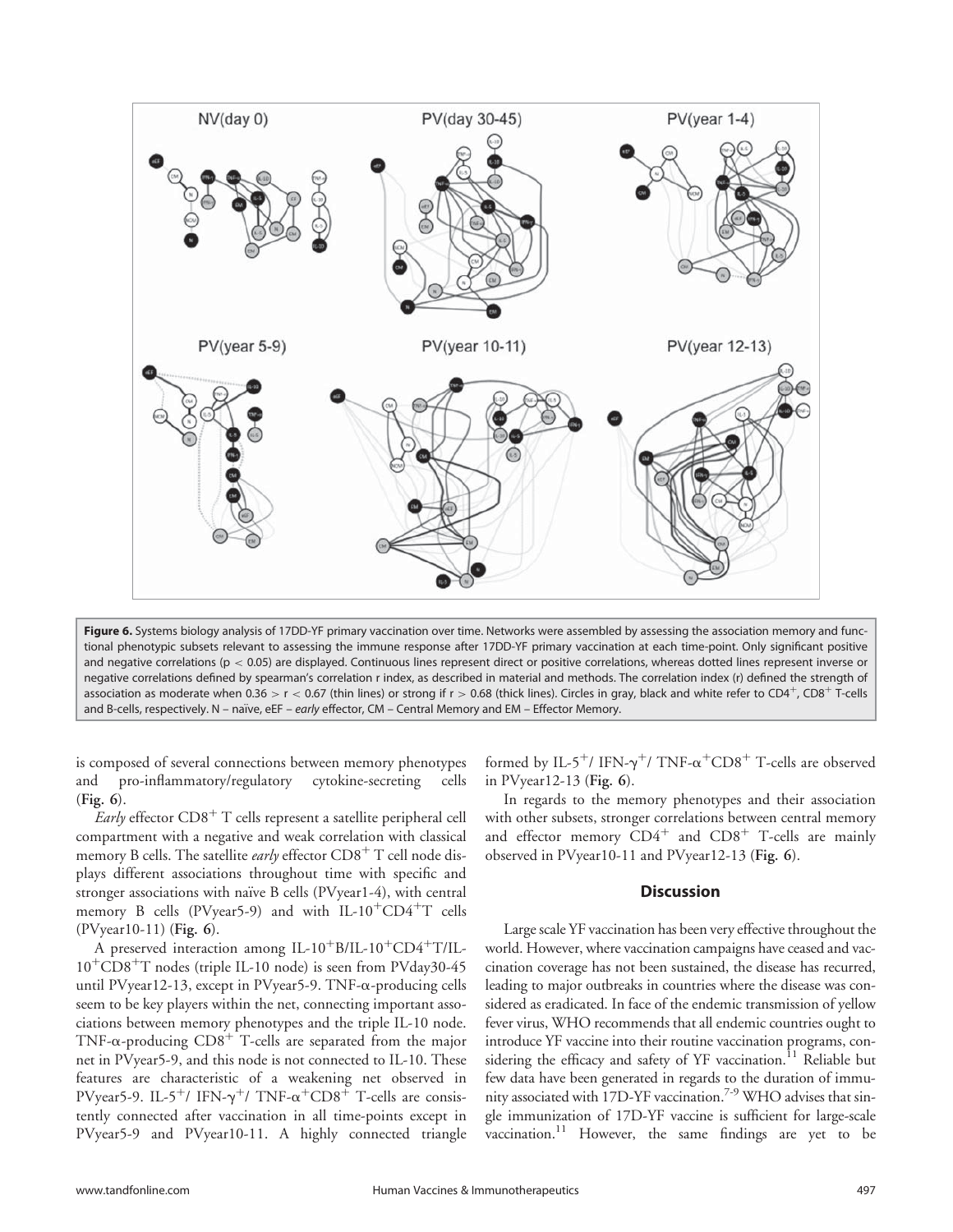demonstrated for 17DD-YF vaccination, generating controversy on whether a booster dose is required for duration of memory to YF vaccines. It is possible that use of distinct substrains of YF vaccines (17D-204, 17D-213 and 17DD) is not the major factor that contributes to the differences in the duration of immunity following YF vaccination, considering the very few genetic differences among these substrains. However, it is important to mention that we have previously demonstrate that despite an overall similar mixed pro-inflammatory/regulatory cytokine pattern induced by the substarins17D-213 and 17DD induced, the 17DD substrain trigger a slight higher pro-inflammatory profile in the innate immunity compartment.<sup>12</sup> This fact may count to putative differences in the duration of the immune response. Moreover, it is important to mention that the systematic review on the need of booster of yellow fever vaccination every 10 years, $5$  give important details about the studies used as evidence on duration of immunity in healthy individuals. The seven studies addressing the duration of immunity over 10 y were performed in residents in non-endemic countries or non-endemic areas in Brazil. A recent investigation of duration of YF vaccine<sup>10</sup> has demonstrated that there is a significant difference in the duration of immune response in populations resident in endemic or non-endemic areas. In fact, this study have demonstrated that an activated immune microenvironment prior to vaccination impedes efficacy of the 17D-YF vaccine in an residents of endemic areas (African cohort) as compared to non-endemic area (Swiss cohort) and suggest that vaccine regimens may need to be boosted in African populations to achieve efficient immunity. Moreover, this study showed that the reduced persistence of memory T and B cell responses in pre-immunized volunteers from Africa could be boosted by a second vaccination. These findings in association with the data presented in our investigation support the proposal of Brazilian authorities to still recommend a booster dose every 10 y in endemic and transition areas. In order to contribute to the understanding of the duration of memory responses after primary vaccination with 17DD-YF vaccine, in this study, neutralizing antibodies along with memory T-cell responses were evaluated in primary vaccinees from 45 d to 13 y after vaccination.

The results indicate that the effector memory  $CD4^+$  and  $CD8<sup>+</sup>$  T-cells, the classical memory B-cells as well as the median PRNT titers decreased at PVyear10-11, indicating a fragility of memory responses after 10 y of 17DD-YF primary vaccination. Recent findings support the results encountered in this study<sup>4</sup> and reveal that an activated immune microenvironment<sup>12,13</sup> prior to vaccination may impede efficacy of the 17D-YF vaccine and suggest that YF vaccination in pre-immunized volunteers should need a booster dose in order to achieve efficient immunity.<sup>10</sup> The results in the African cohort are in agreement with the results found here for the Brazilian cohort, indicating that YF-specific T and B cell memory subsets may be altered in the presence of a distinct immune milieu as evidenced by low neutralizing antibody titers after 6 y of vaccination and undetectable levels after longer periods of time.<sup>4,10</sup>

During infection as well as immunization, a specific repertoire of memory T-cell pool, which is specific for a particular antigen remains relatively constant and it is maintained through homeostatic proliferation driven by pro-inflammatory cytokines,

modulated by regulatory cytokines as well as sensor factors produced by antigen-presenting cells upon encountering antigen.<sup>14</sup> This genuine memory T-cell collection conveys protection throughout life against that particular pathogen or at least halts severe stages of a second infection. It was recently shown that long-lived epithelial immunity by tissue-resident memory T-cells are fully functional even in the absence of persisting local antigen presentation in the tissue.<sup>15</sup>

There is strong evidence, however, that repetitive exposure to antigen does improve the generation and are *sine qua non* for inducing artificial protective immunity and long-lived memory T-cell responses.<sup>16-21</sup> Even though highly hypothesized and scrutinized, it still remains unclear why vaccines sometimes fail in inducing this robust and highly specific repertoire of memory cell responses upon a singular exposure to the vaccine antigen. Therefore, re-vaccination with a booster dose for an additional antigen exposure or modification of the antigen delivery system using a homologous/heterologous prime-and-boost regimen may be required for eliciting conspicuous and protective memory Tcell responses for specific cohorts of individuals.<sup>19-26</sup> The fragility on memory recall of 17DD-YF -specific central memory and effector memory of  $CD4^+$  T and  $CD8^+$  T-cell responses, as well as neutralizing antibodies, may indicate that a booster dose is required after primary vaccination with 17DD-YF vaccine for eliciting YF-specific long-lived memory T-cell responses in humans.<sup>4</sup>

In this matter, generation of a long-lasting protection relies on inducing specific and robust memory and regulatory  $CD4^+$  T and  $CD8<sup>+</sup>$  T-cell responses. The relative proportions of central memory and effector memory in blood differ in the  $CD4^+$  and  $CD8<sup>+</sup>$  T-cell compartments; central memory is predominant in  $CD4^+$  whereas effector memory in  $CD8^{+.15,22}$   $CD4^+$  T-cells are essential for the immunological events that lead to Ig classswitch and continuation of antibody assembly and secretion. On the other hand,  $CD8<sup>+</sup>$  regulatory T-cells are critical for the activation and proliferation of immune cells as well as maintenance of antibody secretion by B cells.<sup>24-27</sup> The establishment of optimal memory  $CD4^+$  T-cell response is extremely important and depends on cytokine stimuli for maintaining high neutralizing antibody titers.

Previous studies have demonstrated negative correlation of IL- $4^+$ CD4<sup>+</sup> T-cells, as well as the positive correlation of TNF- $\alpha$ and negative correlation of IL-10<sup>+</sup> in CD8<sup>+</sup> T-cells with the levels of neutralizing antibodies.<sup>10</sup> The present findings demonstrate that a regulatory network of IL-10-producing cell subsets (IL- $10^{+}B/IL-10^{+}CD4^{+}T/IL-10^{+}CD8^{+}T$ ) is present in PVday30-45. Even though IL-10 circulating levels rise at even earlier stages, after only a few days post vaccination, this increase in IL-10 levels is observed at minimum doses of 17DD-YF vaccine and in a dose-independent manner, which may indicate that the increase in IL-10 is possibly a bystander outcome of the innate sensing immunity instead of direct effect of vaccination.<sup>26</sup> IL-10 kinetics correlates inversely with IFN- $\gamma$  and TNF- $\alpha$  peak production, as well as the viremia peak post-vaccination, suggesting an important role of this cytokine in modulating the production of the first YF-specific effector function T-cell clones.<sup>26</sup>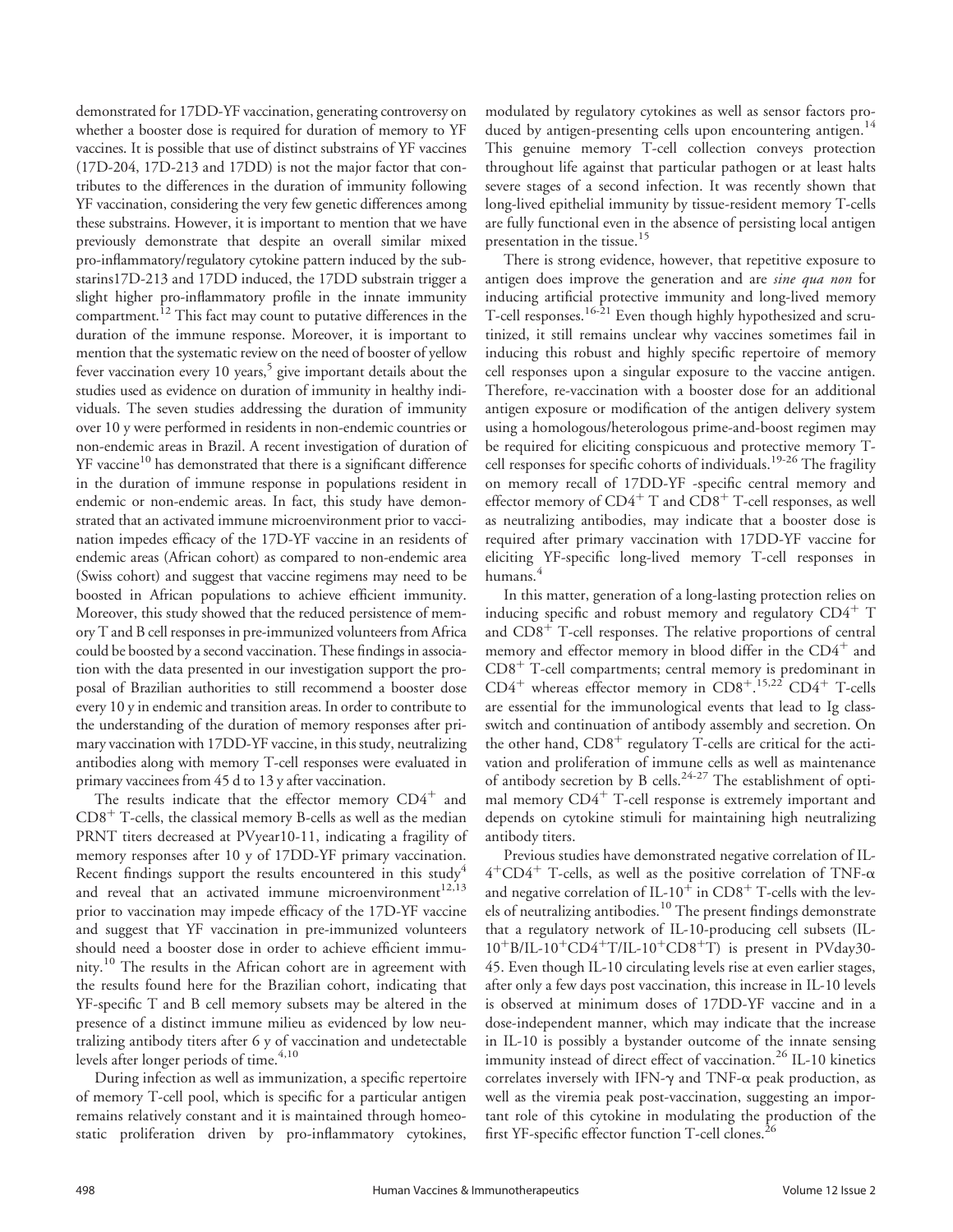Interestingly, the triple  $IL-10^{+}B/IL-10^{+}CD4^{+}T/IL 10^{+}CD8^{+}T$  association is not observed exclusively in PVyear5-9 after primary vaccination, in which very few and weak connections are observed. The results observed in this time-point along with withdrawal of the regulatory system may prelude the beginning of failure in recall responses to YF, in which a regulatory network is no longer necessary for maintaining homeostasis and balanced T-cell proliferation. Novel connections and intertwining of memory T-cell responses and cytokine-producing cells are observed at PVyear10-11 and PVyear12-13 accompanied by the regulatory IL-10 micro network, resembling the first years of primary vaccination.

However, stronger connections between  $CD4^+$  and  $CD8^+$  central memory and effector memory are now present. In agreement with these findings, a subtle increase in the seropositivity rates was observed at PVyear12-13, which may suggest that undisclosed re-vaccination could have occurred among participants of the study after 10 y of vaccination, which were not reported in the vaccine registration card. Another hypothesis to explain increased seropositivity at PVyear12-13 is the immunosenescence of regulatory responses in elderly vaccinees. Immunosenescence phenomenon is accompanied by weakening of regulatory events, leading to the remodeling of the immune system and its effector and memory functions. This new remodeled immune response may be composed of robust  $CD8^+$  Tcell responses as well as specific antibody production.<sup>27</sup>

It is important to point out that the present investigation may present putative limitations that should be covered in further studies focusing on issues affecting the duration of protective immunity, such as: influence of age at primary vaccination, the impact of distinct number of viral particles/doses, intrinsic of the vaccine batches used at primary vaccination and the number of volunteers on each study groups. Several of these issues will be addressed by a 10 y follow-up longitudinal investigation already setup. This ongoing investigation includes a broader number of volunteers, covering a wide age range at primary vaccination and overcomes the matter of viral particles/doses by using a single vaccine batch. Then, the matter regarding the number of viral particles/dose will be properly covered, supporting a more confident data interpretation of the duration of immune response following primary vaccination. Moreover, the inclusion of a broad age-stratified study population will cover the matter regarding the influence of decade of age at primary vaccination on the duration of protective immunity. Any putative limitations of the cross-sectional experimental design of the present investigation (age and number of viral particles/dose at primary vaccination), will be properly addressed in the ongoing longitudinal population-based study.

In conclusion, altogether our findings confirm previous serologic data, which suggest that a booster dose of 17DD-YF vaccine should be given to Brazilian subjects in order to prevent a decline of seropositivity after primary vaccination. In these cases, one booster dose seems to be necessary to ensure longer protection, possibly sooner than currently recommended. Therefore, the present study supports the current Brazilian national immunization policy guidelines that recommend one booster dose 10 y after primary 17DD-YF vaccination in adults.

# Patients and Methods

## Study population

This study had formal approval from the Ethics Committee for studies with human subjects (CPqRR/FIOCRUZ #24/2010) and was conducted by the Collaborative Group for Studies of Yellow Fever Vaccine. The protocol included the analysis of "humoral immunology" (neutralizing antibodies) and "cellular immunology" (phenotypic and functional memory-related biomarkers) in all subjects.

The study population consisted of 171 healthy adults (129 males and 49 females, age ranging from 18 to 74 y old) from army military units (RJ, Brazil) and health units from Alfenas (MG, Brazil).<sup>4</sup> These geographic areas have been selected due to their low exposure to natural infection (areas with no epidemiological risks for the occurrence of sylvatic transmission of yellow fever, and with no cases of epizootic reports in non-human primates). It was important to minimize the chances of natural infection or second viral exposure that could lead to a natural boosting, which may interfere in the assessment of memory immunity elicited by the YF-vaccine.

The experimental design was structured first as a paired longitudinal arm to identify early correlates of protection at 30 to 45 d after primary vaccination (PVday30-45,  $\blacksquare$  = 39) as compared to baseline observed in Non-Vaccinated conscripts (NVday0,  $\Box$  = 39). The cross-sectional arm was structured in 4 groups, categorized according to the time after 17DD-YF primary vaccination (PVyear1-4,  $\blacksquare = 36$ ; PVyear5-9,  $\blacksquare = 12$ ; PVyear10-11,  $= 45$ ; PVyear12-13,  $= 39$ ) (Fig. 1).<br>Volunteers with seropositive results

Volunteers with seropositive results at baseline (PRNT>2.9Log<sub>10</sub> mIU/mL) were not included in this study. Primary vaccination was confirmed by consulting immunization cards or employee's records. All participants have signed a written consent form. Two blood samples were collected from each volunteer and included 5 mL of whole blood without anticoagulant for humoral immunology assay and 20 mL of heparinized whole blood for cellular immunology analyses.

## Plaque Reduction Neutralization Test

Neutralizing antibody titer against Yellow Fever virus was defined by the Plaque Reduction Neutralization Test (PRNT) performed at Virologic Technology Laboratory of Bio-Manguinhos (LATEV, FIOCRUZ). This test was conducted as previously described.<sup>23,26</sup> After blood collection, sera was obtained by centrifugation (400xg, 10min, 18-C) of samples obtained from each participant. All sera samples were previously inactivated and submitted to serial two-fold dilutions, starting at 1:5, in 96-well tissue culture plates. A positive serum control for YF neutralizing antibody (internal standard), properly calibrated by the First International Reference Preparation (NIBSC code: YF), was included in each run of the PRNT. For neutralization step, each and every well received a yellow fever viral suspension (strain 17D 213/77, lot UEXVFB01, Dec 2011) at concentration about 30 plaque forming units per well. After neutralization time, a Vero cell suspension was added to the test and the plates were incubated to occur the adsorption of the virus not neutralized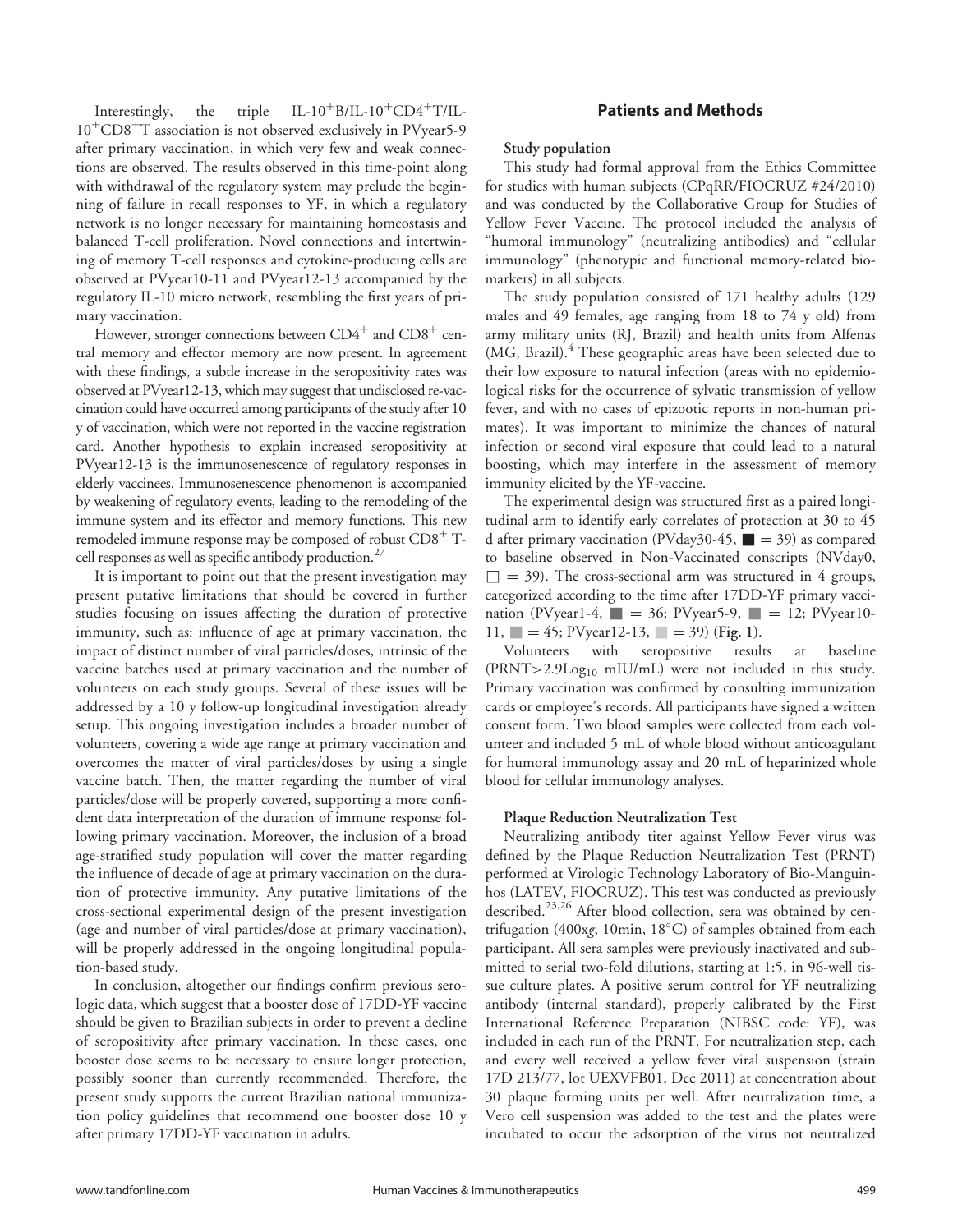and formation of the cell monolayer. After 6 d with semi-solid medium it was possible to count formed plaques. PRNT titer was defined as the reciprocal of the last serum dilution which reduced the plaque numbers in 50% relative to the virus control (included in each run test). Linear regression was used to determine neutralizing antibody titers, by interpolation of the dilutions corresponding to the plaque numbers immediately above and below the 50% endpoint value of the test. Titers expressed in mIU/mL were calculated relative to the antibody content in the International Reference Serum (143 IU/mL), which was used to determine the nominal value of the internal standard (1,115 mIU/mL). Therefore, it was possible to transform neutralizing antibody titer represented by dilution into mIU/mL. In this study, results are represented in Log<sub>10</sub> mIU/mL. In order to segregate seropositive from seronegative samples, a cut-off point of 2.9Log<sub>10</sub> mIU/mL was applied as described previously.<sup>25</sup>

# In vitro long-term lymphocytes culture

Peripheral blood mononuclear cell (PBMC) were isolated from 14mL of heparinized blood by density gradient centrifugation on Histopaque-1077 (Sigma Aldrich, #H8889) as previously described.<sup>13</sup> Cell culture experiments were performed using 48well microplates for 4h at 37°C in a 5%  $\rm CO_2$  humidified atmosphere. For 17DD vaccine antigen stimulation,  $1.0 \times 10^6$ PBMC were added per well, in a final volume of 800  $\mu$ l of complete RPMI-1640 (Gibco, # 23400-021) containing 5% heatinactivated normal human AB serum, antibiotic/antimycotic solution (100U/mL penicillin, 100 mg/mL streptomycin, 0.25 mg/mL amphotericin-B; Sigma, # P3539), and 2 mM Lglutamine (Winlab, # G-6392). The final concentrations of stimuli established as optimal under the cell culture conditions employed were 250  $LD_{50}$  per well of live attenuated 17DD-YF vaccine (lot# 103VFC015Z – Bio-Manguinhos – FIOCRUZ). Cells were incubated for 144 hours in the presence of 17DD vaccine antigen or medium (control culture). After stimulation, the cell suspension was stained for memory markers and intracytoplasmic cytokines by flow cytometry.

# Memory lymphocyte phenotypic analysis

Following *in vitro* stimulation, cell suspension was washed in wash buffer (phosphate buffered saline [PBS], pH 7.2, supplemented with 0.5% bovine serum albumin and 0.1% sodium azide, all from Sigma Chemical Company) and stained with Live/Dead Dye (Life Technologies, #L34955) for 15 minutes at room temperature, in the dark. After that, the cell suspension was incubated with a cocktail of several monoclonal antibodies for surface and memory molecules. The cocktail was comprised of: 1) Memory T-cells: FITC anti-CD4 (RPA-T4), PerCP-Cy5.5 anti-CD8 (SK1), PE anti-CD27 (M-T271) and PE-Cy7 anti-CD45RO (UCHL1) and 2) Memory B-cells: FITC anti-IgD (IA6-2), PE anti-CD27 (M-T271), PerCP anti-CD19 (HIB19) and APC-Cy7 anti-CD3 (SK7). All antibodies were purchased from BD PharMingen. The cells were incubated for 30 minutes at room temperature, in the dark. After the incubation, the cell suspension was washed with FACS buffer, resuspended in FACS fixing solution (10 g/L paraformaldehyde, 10.2 g/L sodium cacodylate and 6.63 g/L sodium chloride, pH 7.2) and stored at  $4^{\circ}\mathrm{C}$  in the dark until acquisition on BD LSR Fortessa (BD Biosciences).

# Intracytoplasmic cytokine analysis

The analysis of intracytoplasmic cytokines in lymphocytes subsets was performed as described previously.28,29 After YF-specific stimulation, 10g/mL of Brefeldin A-BFA (Sigma, # P7651) was added and samples were re-incubated for an additional 4h at  $37^{\circ}$ C in a 5% CO<sub>2</sub> humidified atmosphere. Following incubation, the cultures were treated with 2mM ethylenediaminetetraacetic acid – EDTA, (Sigma, # ED2SS) and maintained at room temperature for 15 min. Following EDTA treatment, the wells were washed  $3$  times with  $500 \mu L$  of FACS buffer by centrifugation at 600xg for 10min at room temperature. After additional centrifugation, the supernatant was discarded and the cell pellet was suspended in 500 µL of FACS buffer. Briefly, cell suspension was stained by Live/Dead Dye (Life Technologies, #L34955) for 15 minutes at room temperature, in the dark and then stained with anti-human monoclonal antibodies: Qdot605 anti-CD3 (UCHT1/Invitrogen, #Q10054), APCe-Fluor780 anti-CD4 (GK1.5/eBioscience, #47-0049-42), PerCP anti-CD8 (SK1/BD Biosciences, #347314) and AlexaFluor700 anti-CD19 (HIB19/ eBioscience, #56-0199-42). Following incubation at room temperature for 30 min in the dark, stained samples were washed, centrifuged at 600xg for 10min at room temperature, and the supernatant discarded. The cell pellet was resuspended in 2mL of FACS permeabilizing solution (FACS buffer supplemented with 0.5% of saponin) and incubated for 10 min at room temperature in the dark. Following incubation, the samples were washed as described previously and then stained with Alexa Fluor 488 anti-IFN-g (clone B27, #557718), PE IL-5 (clone JES1-39D10, #559332), APC IL-10 (clone JES3-19F1, #554707) and PE-Cy7 TNF-a (clone MAb11) (BD-PharMingen, #557647). After incubation for 30 min at room temperature in the dark, the cell suspension was washed with FACS permeabilizing solution first and then with FACS buffer, fixed with FACS fixing solution and stored at  $4^{\circ}\mathrm{C}$  in the dark until acquisition on a BD LSR Fortessa (BD biosciences).

# Flow cytometric acquisition and analysis

Flow cytometry acquisition was performed in a BD LSR Fortessa flow cytometer (Becton Dickinson), using the FACS DIVA software (BD biosciences). After acquiring 100,000 events/tube gated for lymphocytes, distinct gating strategies were used to analyze the different memory T and B-cells (Fig. 3A, B) as well as cytokine-expressing lymphocyte subsets (Fig. 4A, B) using FlowJo version 9.3.2 (TreeStar). All samples were first gated on singlets, then on live  $CD3^+$  cells, before excluding any potential aggregates, as well as disturbances due to variations in the flow rate (time gate), followed by gating on lymphocytes. Subsequently,  $CD4^+$  and  $CD8^+$  T-cells were identified for memory analysis. T-cell subsets were defined by expression of CD45RO and CD27. Boolean gates were created from CD45RO vs. CD27 gates and the subpopulations of memory T cells defined as: naïve T cells-  $CD4^+$ or  $CD8^+$   $CD27^+$   $CD45RO^-$ ; early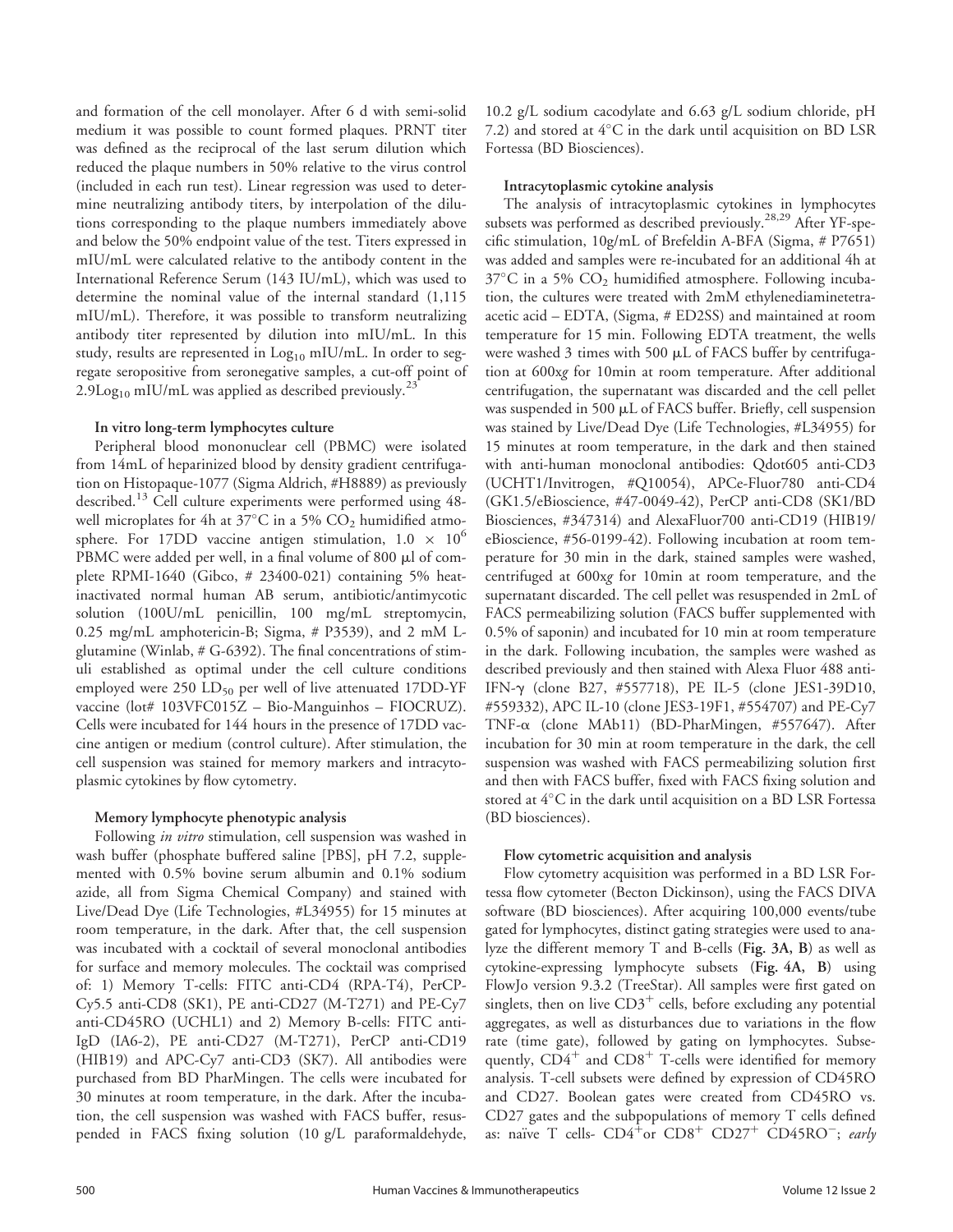effector -  $CD4^+$ or  $CD8^+$   $CD27^ CD45RO^-$ ; central memory - $CD4<sup>+</sup>$ or  $CD8<sup>+</sup>$   $CD27<sup>+</sup>$   $CD45RO<sup>+</sup>;$  effector memory - $CD4<sup>+</sup>$ or  $CD8<sup>+</sup>$   $CD27$ <sup>-</sup>  $CD45RO<sup>+</sup>$ ; B-cell subsets  $(CD19<sup>+</sup>)$ were defined by expression of CD27 and IgD. Boolean gates were created from CD27 vs. IgD gates and the subpopulations of memory B cells defined as: naïve B cells -  $CD19<sup>+</sup>CD27<sup>-</sup>$  IgD<sup>+</sup>; classical memory -  $CD19^+$   $CD27^+$  IgD<sup>-</sup>; nonclassical memory - $CD19^+$   $CD27^+$  IgD<sup>+</sup>; cytokine-producing cells were defined by expression of CD4, CD8 or CD19 along with TNF- $\alpha$ , IFN- $\gamma$ , IL-10 and IL-5. Boolean gates were created from CD4; CD8 or CD19 vs. cytokine gates (TNF- $\alpha$ , IFN- $\gamma$ , IL-10 and IL-5) to define the frequency of cytokine $^+$  cells.

## Statistical analysis

In the multivariate analysis, the humoral immune response (indicated by Log10 of titers in the multiple regression model and seropositivity in the logistic regression model) was modeled as a function of the time (in months) elapsed since vaccination as categories, including: NVday0; PVday30-45; PVyear1-4; PVyear5-9; PVyear10-11 and PVyear12-13. The statistical analysis of humoral immune response was performed using the software SPSS<sup>®</sup> (SPSS Inc., Chicago, IL).

In the analysis of cellular immune response, the memory lymphocyte phenotyping and intracytoplasmic cytokine of peripheral blood leukocytes initially yielded the percentage of memory phenotype and cytokine-positive cells. The memory phenotype and cytokine indexes were then calculated as the ratio between the percentages observed in stimulated culture over the percentage detected in the control culture. Statistical analyses between indexes of NVday0 and PVday30-45 were performed by Mann-Whitney test (unpaired non-parametric) and represented by "\*." Comparisons between indexes of PVday30-45 and other groups (PVyear1-4; PVyear5-9; PVyear10-11 and PVyear12-13) were performed using Kruskal–Wallis followed by a Dunns post-test. The differences were demonstrated by connecting lines. Statistical significance was considered if  $p < 0.05$ , which was estimated by GraphPad Prism, version 5.0 (San Diego, CA).

#### Systems biology analysis

In order to further characterize the systemic phenotypic and molecular profiles of the immunological response induced by 17DD-YF vaccine over time, radar charts were plotted using the frequency of high producers following primary vaccination. To calculate the frequency of high producers, a global median of the YF-Culture/Control Culture ratio was estimated and used as a threshold to define high and low producers. The frequency of subjects with biomarkers levels higher than the global median cut-off was plotted in the radar graphs and relevant frequency (represented by \*) were considered when the percentage of subjects with higher levels of a given biomarker exceeded the 50<sup>th</sup> percentile.

To assemble networks, spearman rank correlation test was performed to assess the positive and negative association between the memory phenotypes and intracytoplasmic cytokine production for all groups. These associations were mapped as networks, in which each node represents a different biomarker. The nodes were connected according to their statistical correlation given by Spearman's test. The positive and negative correlations were significant when the  $p < 0.05$ . The correlation index (r) were applied to define the association strength as negative  $(r < 0)$ , moderate  $(0.36 > r < 0.67)$  and strong  $(r > 0.68)$ . Networks were displayed in a hierarchical layout plotted using the Cytoscape software (Version 3.1.0).

## **Disclosure**

Eight authors (VRvD, MS, MSF, AMYY, AH, RMM, RHGF, MLSM) are employees at the 17DD-YF vaccine manufacturer (Bio-Manguinhos, Fundação Oswaldo Cruz), and 6 authors work in other units of Fundação Oswaldo Cruz (LRVA, CTF, LABC, IRC, ATC and OAMF). Bias from competing interest was prevented by: (1) collaboration of one general clinical Physician (HRP) with experience in infectious disease from Brazilian Army; (2) one general clinical Nurse (JACL) with experience in vaccine epidemiological vigilance from State Health Department; (3) 2 Immunologists (LCCM and MR) from Brazilian Research Academy and United States Department of Health; and (5) 4 independent professionals working as Undergraduate student (RAS), PhD student (CCP) or Post-Doc Researchers (ACCA, JGCR and FMFC) in the field of infectious diseases. The FIOCRUZ extramural coworkers contributed with critical overview of the study design, volunteers' immunization and medical care, blood sample collection, blind sample handling and processing, data collection, statistical analysis and data interpretation.

#### Disclosure of Potential Conflicts of Interest

No potential conflicts of interest were disclosed.

#### Acknowledgments

The authors thank the program for technological development in tools for health-PDTIS-FIOCRUZ for the use of its facilities.

#### Funding

The authors thank Fundação de Amparo à Pesquisa do Estado de Minas Gerais (FAPEMIG), Bio-Manguinhos/FIOCRUZ; PROEP/CPqRR/FIOCRUZ; Conselho Nacional de Desenvolvimento Científico e Tecnológico (CNPq), Programa Nacional de Imunizações (PNI) – Ministério da Saúde Brazil, FIOTEC, PDTIS, CAPES and Secretaria de Vigilância em Saúde (SVS) for financial support. ACCA and JGCdR received financial support from CNPq MCTI/CNPQ/Universal 14/2014 (ACCA - Grant # 444417/2014-1 and JGCdR - Grant # 458134/2014-7). OAMF and ATC thank the CNPq for the fellowships (PQ).